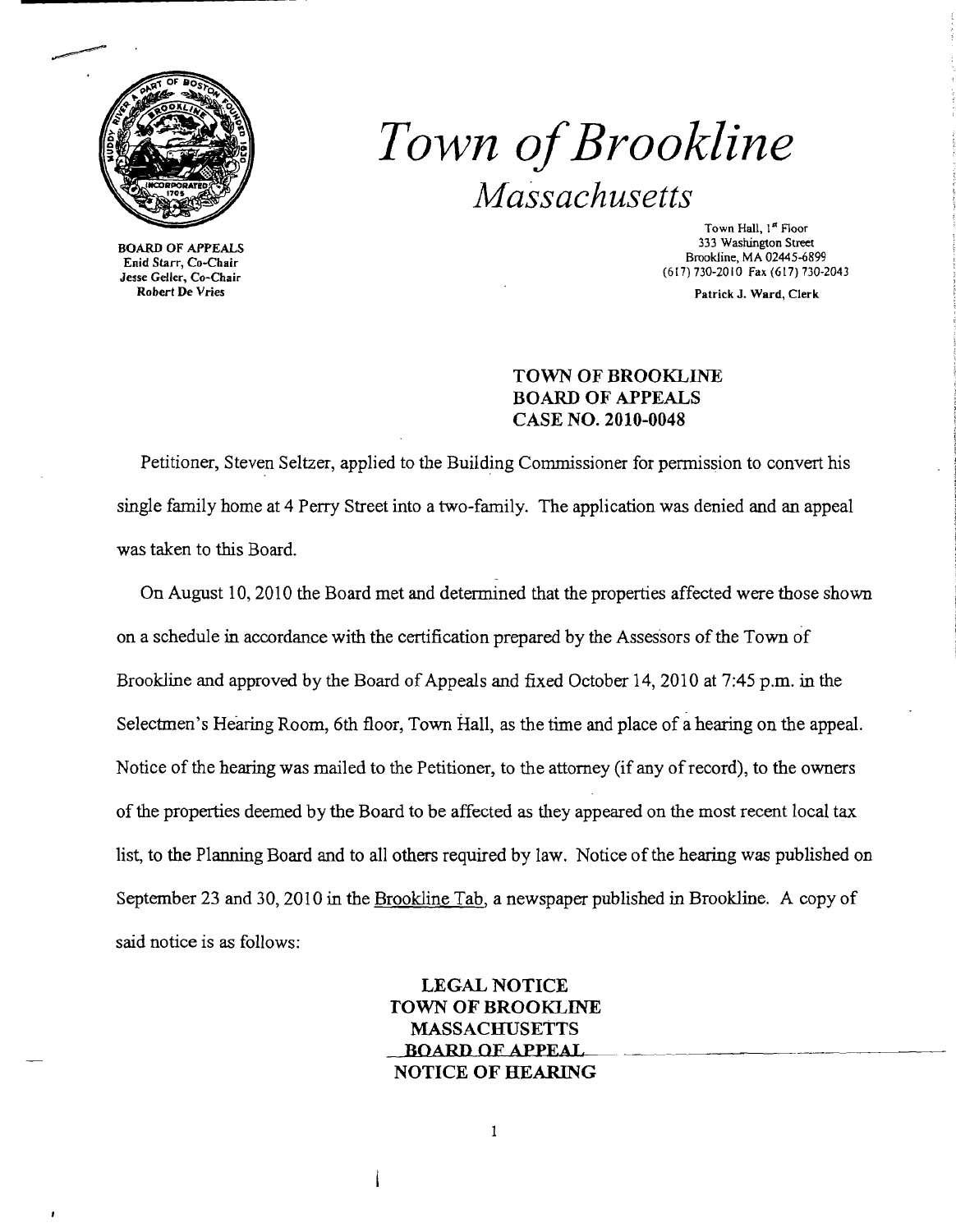Pursuant to M.G.L. C. 39, sections 23A & 23B, the Board of Appeals will conduct a public hearing to discuss the following case:

Petitioner: SELTZER STEVEN M Owner: SELTZER STEVEN M Location of Premises: 4 PERRY ST Date of Hearing: October 14,2010 Time of Hearing: 7:45 p.m. Place of Hearing: Selectmen's Hearing Room, 6<sup>th</sup> floor

A public hearing will be held for a variance and/or special pennit from

- 1. 5.10; Minimum Lot Size, variance required. See Table 5.01, Table of Dimensional Requirements, lot size, M-1.0,  $1 - 2$  family.
- 2. 5.05; Conversions, special permit required.
- 3. 6.01.2.a; General Regulations Applying to Required Off-Street Parking Facilities, special permit required. (may waive up to half the required spaces)
- 4. 8.02.2; Alteration or Extension, special permit required.

Of the Zoning By-Law to conversion of existing dwelling into 2 units requiring BOA relief at 4 PERRY ST BRKL.

Said premise located in a M-l.O (apartment house) residence district.

*Hearings, once opened, may be continued by the Chair to a date and time certain. No further notice will be mailed to abutters or advertised in the TAB. Questions regarding whether a hearing has been continued, or the date and time ofany hearing may be directed to the Zoning Administrator at* 617-734-2134 *or check meeiing calendar . at:http://calendars.town.brookline.ma.us/MasterTownCalandarl?FormID=158.* 

The Town of Brookline does not discriminate on the basis of disability in admission to, access to, or *operations ofits programs, services or activities. Individuals who need auxiliary aids for effective communication in programs and services ofthe Town ofBrookline are invited to make their needs known to the ADA Coordinator, Stephen Bressler, Town of Brookline, 11 Pierce Street, Brookline, MA 02445. Telephone:* (617) *730-2330; TDD* (617) *730-2327.* 

### Enid Starr Jesse Geller Robert De Vries

At the time and place specified in the notice, this Board held a public hearing.' Present at the

hearing was Chairman, Enid Starr and Board Members, Jonathan Book and Lisa Serafin. The

petitioner was represented by Attorney Robert Allen of 300 Washington Street. Brookline, MA.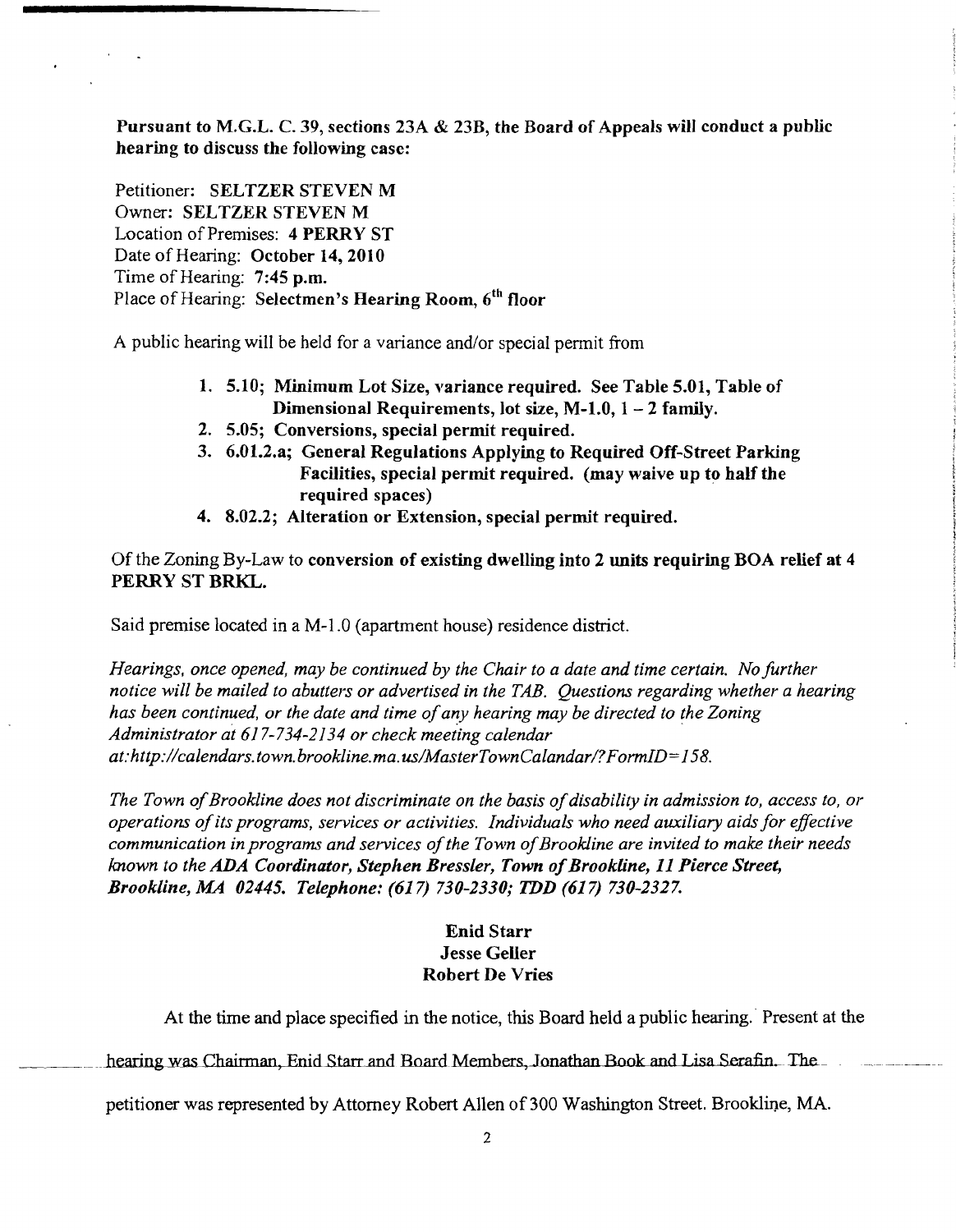Mr. Allen described the property at 4 Perry Street as an 1843 single-family house in a neighborhood of multi-family buildings. Located in Central Village across from Linden Square he said it was on the National Register of Historic Homes. Mr. Allen said the structure is noteworthy because it is one ofonly two remaining homes with columns on the front of this style. He noted that it was a two-family house for more than 85 years, beginning in 1903. It was changed to a single-family house around 1990. This white colonial horne is characterized by its gable roof and wrap-around porch with decorative pillars. The structure is two and a half stories, with an existing finished basement and rear below-grade garage. The surrounding neighborhood consists of a 22 unit apartment buildings on one side and eight units on the other. He said there are other two-families directly behind his client's home. There is a driveway on the west side of the house that leads to the subject's garage, to a parking space for a rear property, and to two parking spaces in a gravel area behind the adjacent apartment building.

Mr. Allen said that his client, Steven Seltzer, is proposing to convert his single family home back to a two-family through the following construction: 1) new exterior stairs and entrance for Unit 2, using part of the garage and the 1st floor kitchen space; 2) new bath for Unit 2 on 2nd floor (existing bath is removed to make space for stairs), 3) a partition wall on the second floor that separates Unit 1 from Unit 2; 4) new kitchen for Unit 2 on 3rd floor; 5) new door from 2nd floor bedroom to bathroom (Unit 1). There will be one parking space for each unit: one provided in the garage, and one under an overhanging deck on the rear fayade. By tucking the parking space under the deck, passageway to the gravel two care parking area of the adjacent multi-family building is not blocked. Mr. Allen said that the Board had received letters of support from the property owner to the left and the owner to the right expressed support at the Planning Board hearing. He said the the said the Planning Board voiced unanimous support for the proposal. Mr. Allen said that his client has gone

3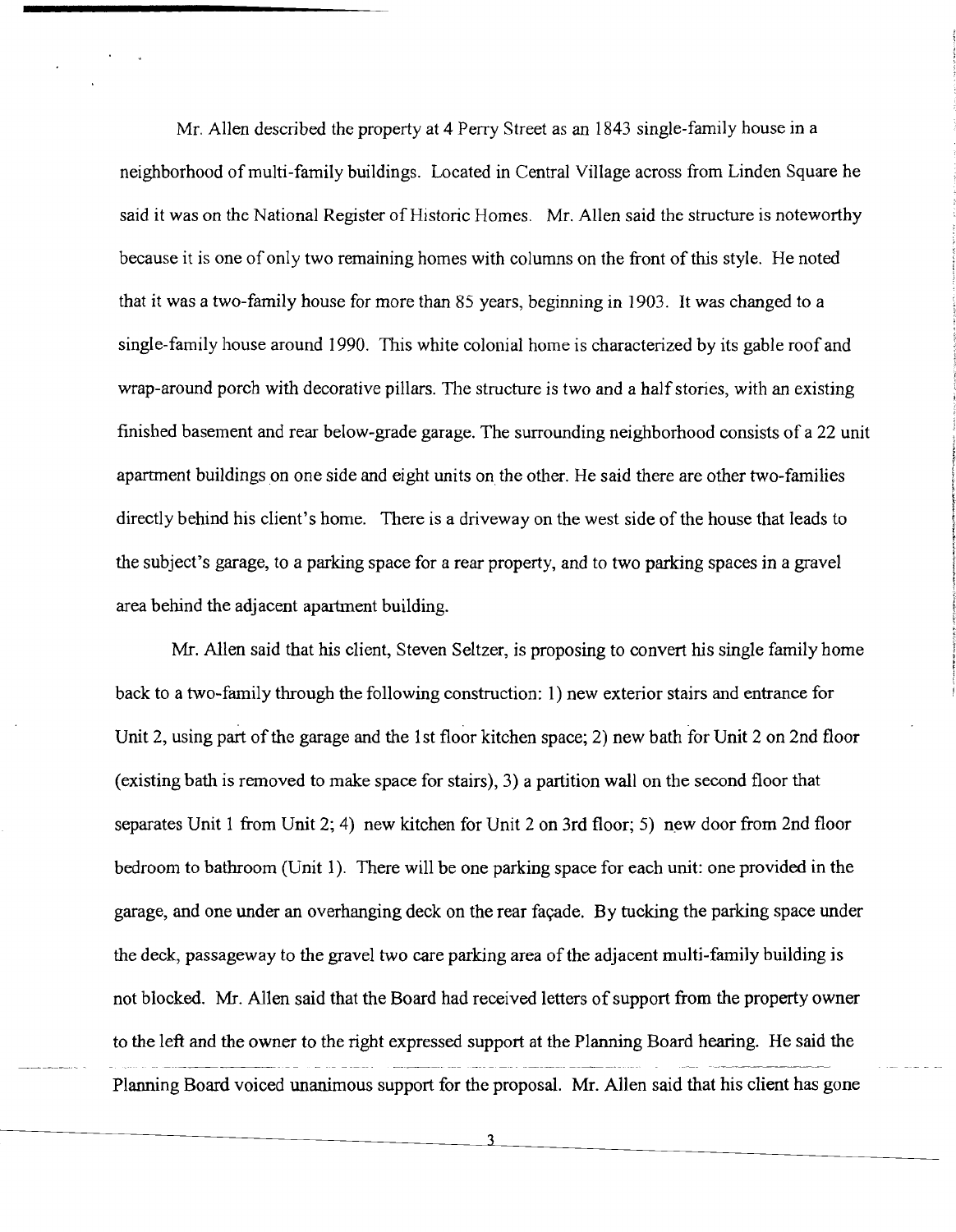to great expense in an effort to preserve this significant structure and he wishes to continue doing so in the future. He said that Mr. Seltzer has made significant improvements in the landscaping and drainage around his property that has had a positive affect upon neighboring property as well. He said the driveway to the property is unique in that it is an easement that allows two cars from the adjacent 22 unit building to park in back of the 4 Perry Street Property. Mr. Allen said that there would only be a minimal change to the exterior of the structure to accommodate the conversion.

Mr. Allen said that most of the requested relief would be on the form of special permits. He said that a special permit under Section 5.05 is required to convert the structure to accommodate an additional unit. He stated that the structure lies within a multi family zoning district. He said the Board could waive up to half the required parking spaces under Section 6.01.2.a. Mr. Allen said his client would like to provide two spaces instead of the four required under the Zoning By-Law. Because the lot is pre-existing non-confonning as to minimum lot size and set-backs he said his client also needed relief under Section 8.02.2 of the Zoning By-Law.

Addressing the lot size issue Mr. Allen said that his client also needed relief in the form of a variance from **Section 5.10** of the Zoning By-Law. He said the lot is only 3363 sf in area. He said that the minimum lot size for a single-family home in this district is 4,000 sf and a two-family minimum lot size is 5,000 sf. He said that the restrictive lot size requirement has created an undue hardship on his client and his reasonable use of the property. Mr. Allen said that considering the unique setting of the property between large multifamily dwellings and the uniqueness of the structure itself the requirements for a variance in his opinion are met. Further, Mr. Allen said that Mr. Seltzer desires to live in close proximity to his son and not being able to convert the property may not allow him to continue living at this address or maintain it as he has been accustomed to doing. He said there are unique limitations on this particular property. There are significant grade

4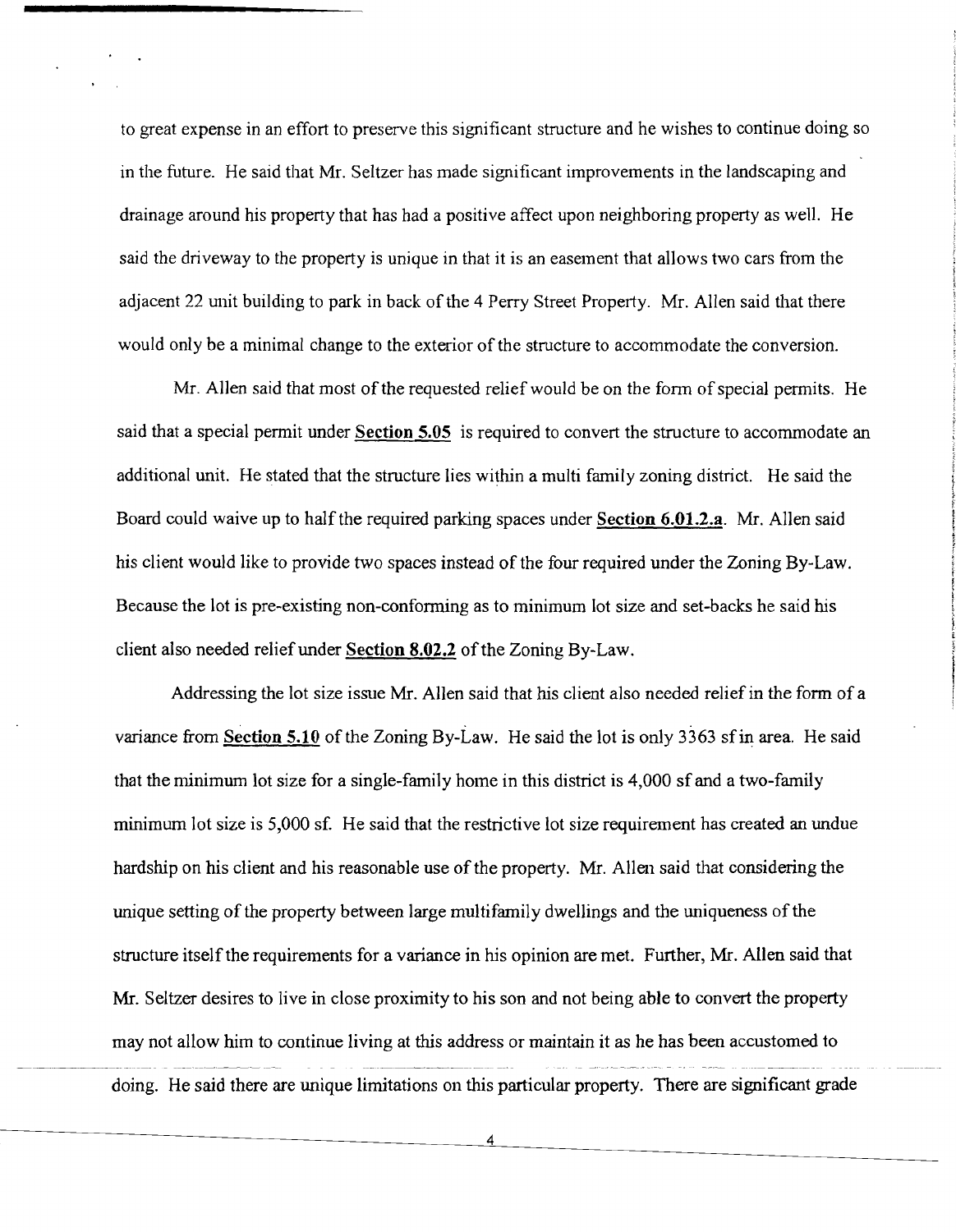changes from the front to the rear of the property which prevents his client from many architectural options available to similar sized lots that are flat. He said that granting of a variance in this case would be consistent with the general purposes of the Zoning By-Law, in that the proposal would allow the preservation of an architecturally significant structure, it creates additional tax revenue for the community, but most importantly, it restores the use to a two-family home, a use that endured for 85 years. Mr. Allen said the uniqueness that qualifies this petition for the grant of a variance has primarily to do with the structure, its shape, history, and proximity to much larger multi-family buildings.

Board Member Book asked what exterior changes would be required for the conversion if relief was granted by the Board. Attorney Allen said that exterior changes would be very minimal at the back of the home. Mr. Allen outlined improvements that his client had planned for the property. Board Member Book asked what counterbalancing amenities were being proposed as part of the special permit request. Attorney Allen said that the old metal garage door was recently replaced with a barn style wooden door; also, Mr. Seltzer planned on re-pointing the brick foundation and adding some flower boxes to the deck in appropriate weather. - Board Member Book felt that these were acceptable.

The Chairman asked whether anyone wished to speak in support or in opposition to the application. Ms. Ruthann Sneider of Perry Street asked whether the neighbor to the rear was protected in this proposal as to use of the driveway. Attorney Allen reported that her rights were protected.

Lara Curtis Hayes delivered the findings of the Planning Board.

**Section 5.10 - Minimum Lot Size (Table 5.01, Table of Dimensional Requirements)**  The minimum-lot size for a single family in this  $M-1.0$  zone is 4,000 s.f. and for a two-family is-5,000 s.f. Since this lot is non-conforming at 3,363 s.f., a **variance** will be required to add a unit.

5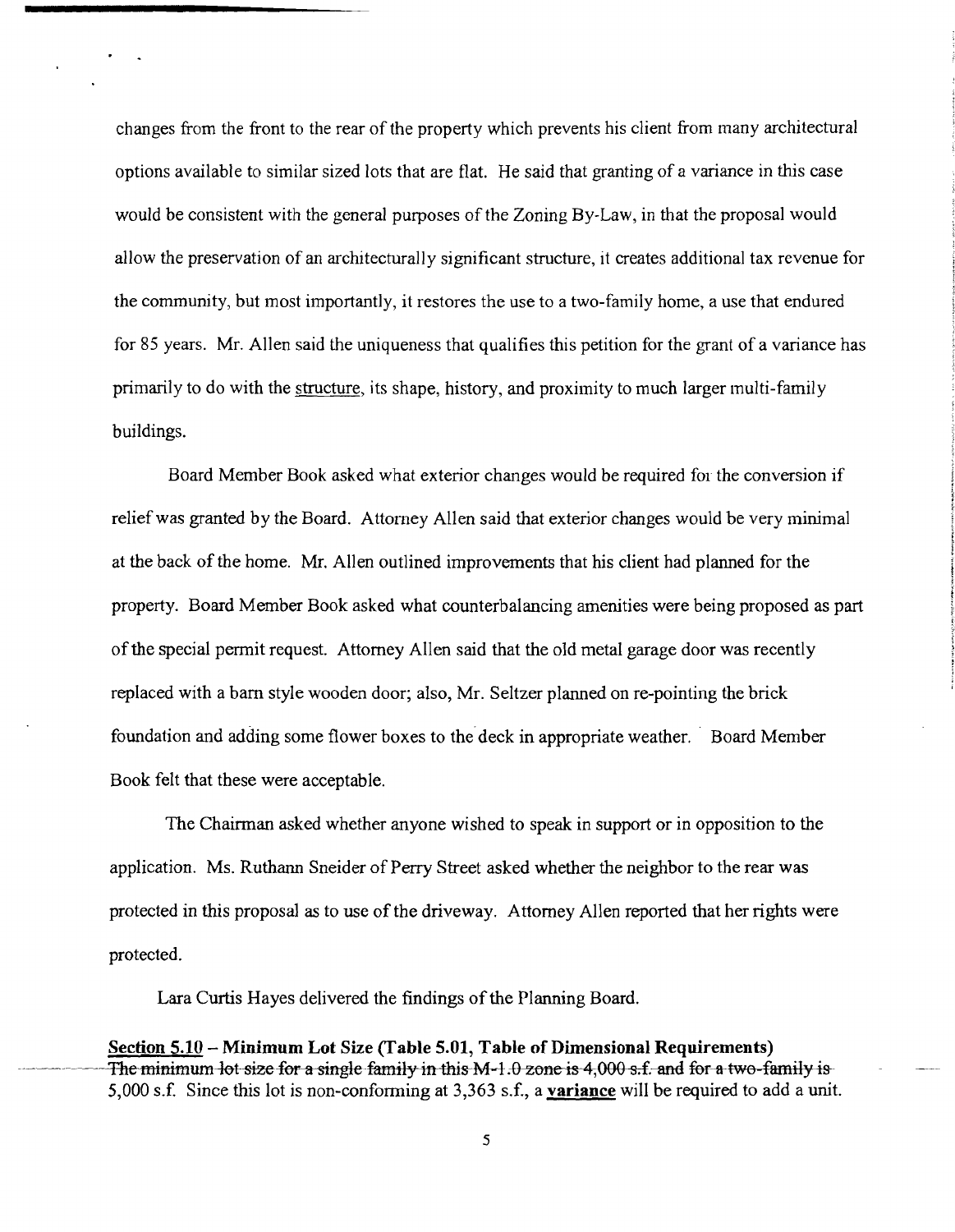#### Section 5.05 - Conversions

The Board of Appeals may issue a special permit for conversions for dimensional requirements except for minimum lot size.

#### Section 6.01.2.a -Required Off-Street Parking

In M districts, where an additional unit is added, the required parking spaces may be waived by half by special permit. The applicant is providing two parking spaces, which is half the requirement for the required four spaces for two dwelling units.

#### Section 8.02.2 - Alteration or Extension

A special permit is required for an alteration or extension of a non-conforming structure.

Ms. Curtis Hayes stated that the Planning Board supported the conversion ofthis large house

from a single to a two-family if findings for a variance are demonstrated. It operated as a two-

family for over 85 years and is surrounded by apartment buildings with much more limited on-site

parking. Since it is in walking distance to rapid transit, the parking waiver of two cars should not be

an issue, and with only minimal changes to the exterior, there should be no negative impacts on the

abutters. Therefore, if the Board of Appeals finds the grounds for a variance, the Planning Board

recommended approval subject to the following conditions:

- 1. Prior to the issuance of a building permit, the applicant shall submit final floor plans and elevations subject to the review and approval of the Assistant Director of Regulatory Planning.
- 2. Prior to issuance of a building permit, the applicant shall submit to the Building Commissioner for review and approval for confonnance to the Board of Appeals decision: 1) a final site plan, stamped and signed by a registered engineer or land surveyor; 2) final building elevations and floor plans stamped and signed by a registered architect; and 3) evidence the decision has been recorded at the Registry of Deeds.

The Chairman then called upon Michael Shepard, Building Commissioner to deliver the comments of the Building Department. Mr. Shepard said he had been working with the petitioner for quite some time and is impressed with the quality of the preservation work he has done on his home. He said there would be only minimal change in appearance of the home should relief be granted and granting the relief would allow continuance of its current stewardship. He said that the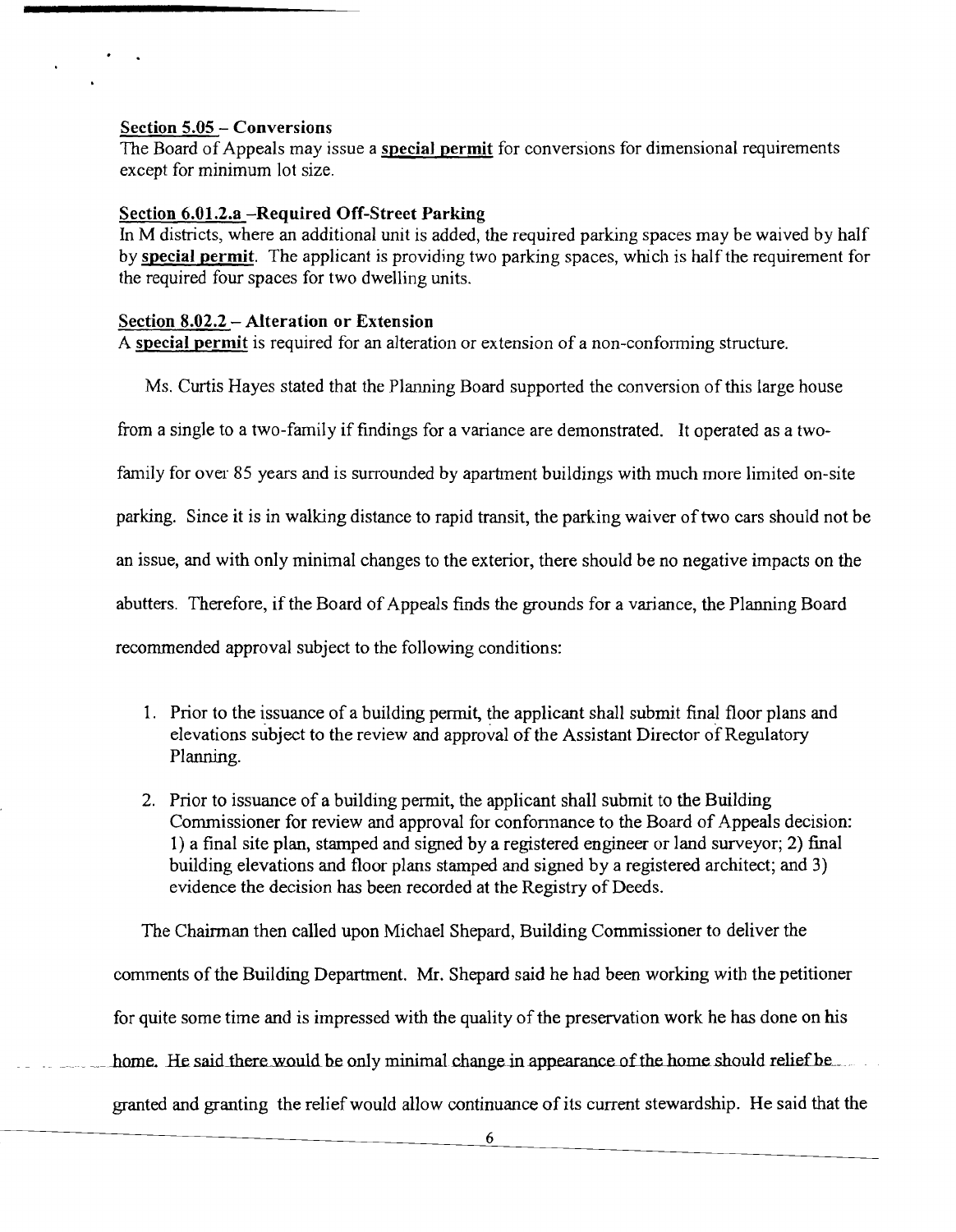structure itself is unique in many ways and in his opinion the grant of the requested relief would not undermine the intent of the Zoning By-Lay. Mr. Shepard said that the Building Department is supportive of the requested relief as well as the conditions proposed by the Planning Board.

The Board, having deliberated on this matter and having considered the foregoing testimony, concludes that it is desirable to grant Special Permits and that the petitioner has satisfied the requirements necessary for relief under Sections 5.05, 601.2.a, 8.02.2, and 9.05 of the Zoning By-Law and made the following specific findings pursuant to Section 9.05 of the Zoning By-Law:

- a. The specific site is an appropriate location for such a use, structure, or condition.
- b. The use as developed will not adversely affect the neighborhood.

· .

- There will be no nuisance or serious hazard to vehicles or pedestrians.
- d. Adequate and appropriate facilities will be provided for the proper operation of the proposed use.

As to the request for relief in form of a variance from the requirements of **Section 5.10**, minimum lot size, Board Members Starr, Book and Serafin all agreed that the uniqueness ofthe structure itself supported the grant of a variance. Chairman Starr said specific findings were required so that the Board's decision is abundantly clear. She said that Massachusetts General Law, Section 40 A, Section 10 said that where the permit granting authority specifically finds that owing to circumstances relating to structures but not affecting generally the zoning district in which it is located, a literal enforcement of the provisions of the ordinance or by-law would involve substantial hardship, financial or otherwise, to the petitioner, and that desirable relief may be granted without substantial detriment to the public good and without nullifying or substantially derogating from the intent or purpose of such ordinance or by-law. The Chairman observed that the property at 4 Perry